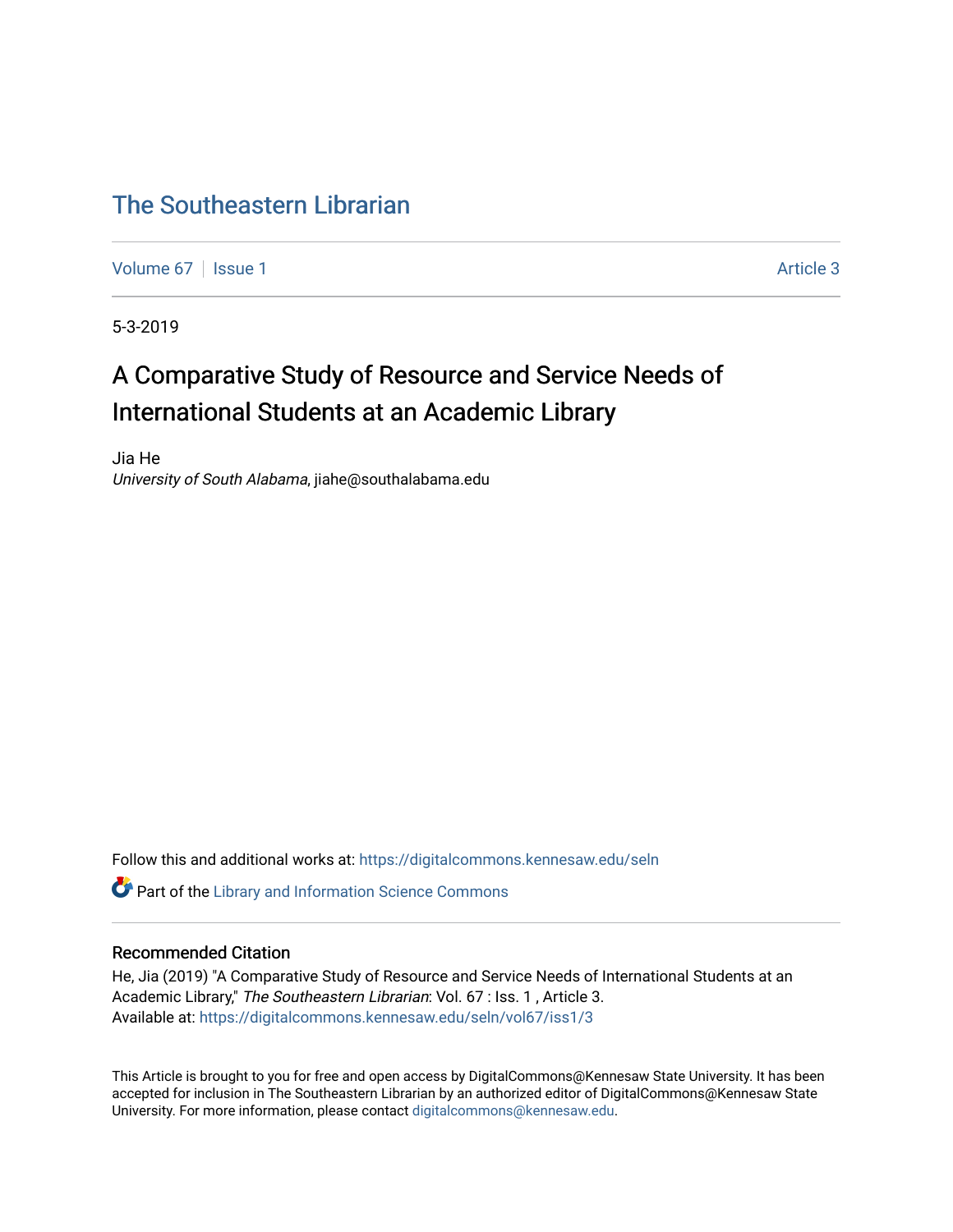# **A Comparative Study of Resource and Service Needs of International Students at an Academic Library**

# **Jia He**

Jia He is the Cataloging Electronic Resources Librarian at the University of South Alabama and can be reached at jiahe@southalabama.edu

#### **Introduction**

International students constitute a large part of the student population on campuses in the United States. According to Open Doors Report of the U.S. Institution of International Education  $(2017)$ , the number of international students in the United States was 582,984 in 2007. Ten years later, this number increased by 85% to 1,078,822, which means the total population of international students in the United States nearly doubled in the last decade (Institution of International Education, 2017). In 2017, the population of foreign students in Alabama was 9,549, which ranked 29<sup>th</sup> in the United States (Institution of International Education, 2017).

The University of South Alabama is a public university in the city of Mobile, Alabama. At 1,391 international students' enrollment, University of South Alabama has the 3rd highest number of international students in Alabama for 2017 (Institution of International Education, 2017). International student enrollment brought challenges to different departments on campus involved with helping students become accustomed to the learning environment, deal with language issues, and be successful in their academic study. University libraries face the same challenges due to the increased appearance of international students on campus. To better serve this group of students, it is necessary for university libraries to understand the needs, satisfaction, and expectations of international students at the library.

The Liaison Librarian for International Students at University of South Alabama conducted a research survey of two groups of international students: incoming and currently enrolled. This survey seeks to understand the needs, satisfaction, and expectations of international students at academic libraries and to discover relevant library programs to better serve international students. This will be accomplished by comparatively analyzing two groups of international students' demographic data, previous library experiences in their country of origin, and academic library experiences at the University of South Alabama.

#### **Literature Review**

Research about library and information services for international students at academic libraries has been conducted for two decades. Generally, researchers analyzed the challenges and difficulties international students face at the library, discovered international students' library needs and information-seeking behavior, and suggested effective solutions to better serve them at academic libraries.

Baron and Strout-Dapazb (2001) revealed "language/communication problems; adjusting to a new educational/library system; and general cultural adjustments" (p. 314) as three challenges of international students at the library. Due to these challenges, international students studying in the United States, especially for those whose native language is not English, "may face several hurdles not experienced by their American counterparts. Such differing expectations can lead to accusations of plagiarism, which can then bring about consequences ranging from lost points on an assignment to severe academic penalties" (Amsberry, 2010, p. 31).

Plagiarism is a serious issue among international students at universities in the United States; however, plagiarism should be avoidable if these students are prepared with the adequate information literacy skills after they begin study in the United States. Baron and Strout-Dapazb (2001) suggested a model for librarians to help international students build their library skills "by weaving together ACRL's Information Literacy Competency Standards with the communication, educational and cultural adjustments international students encounter when studying in the USA" (p. 314).

Researchers frequently used survey questionnaires to discover international students' library needs and information-seeking behaviors. Jackson (2005) conducted a survey to assess incoming international students' library and computer experience at San Jose State University. Results showed that "technical computer skills no longer appear to be a barrier to successful library research for incoming international students, strong information competence programs for these students do not need to focus on computer literacy" (Jackson, 2005, p. 207). Instead, Jackson (2005) recommended "library programs can concentrate on critical thinking and higher-level information competence skills, such as developing search strategies, and choosing and evaluating resources appropriate to university-level research" (p. 207).

Yi (2007) surveyed international students at Texas Woman's University to understand their perceptions of information needs and use. His study demonstrated library and information needs of international students as "frequently need[ing] information for augmenting their academic course work, improving library skills, and

Volume 67, Number 1, Spring 2019 3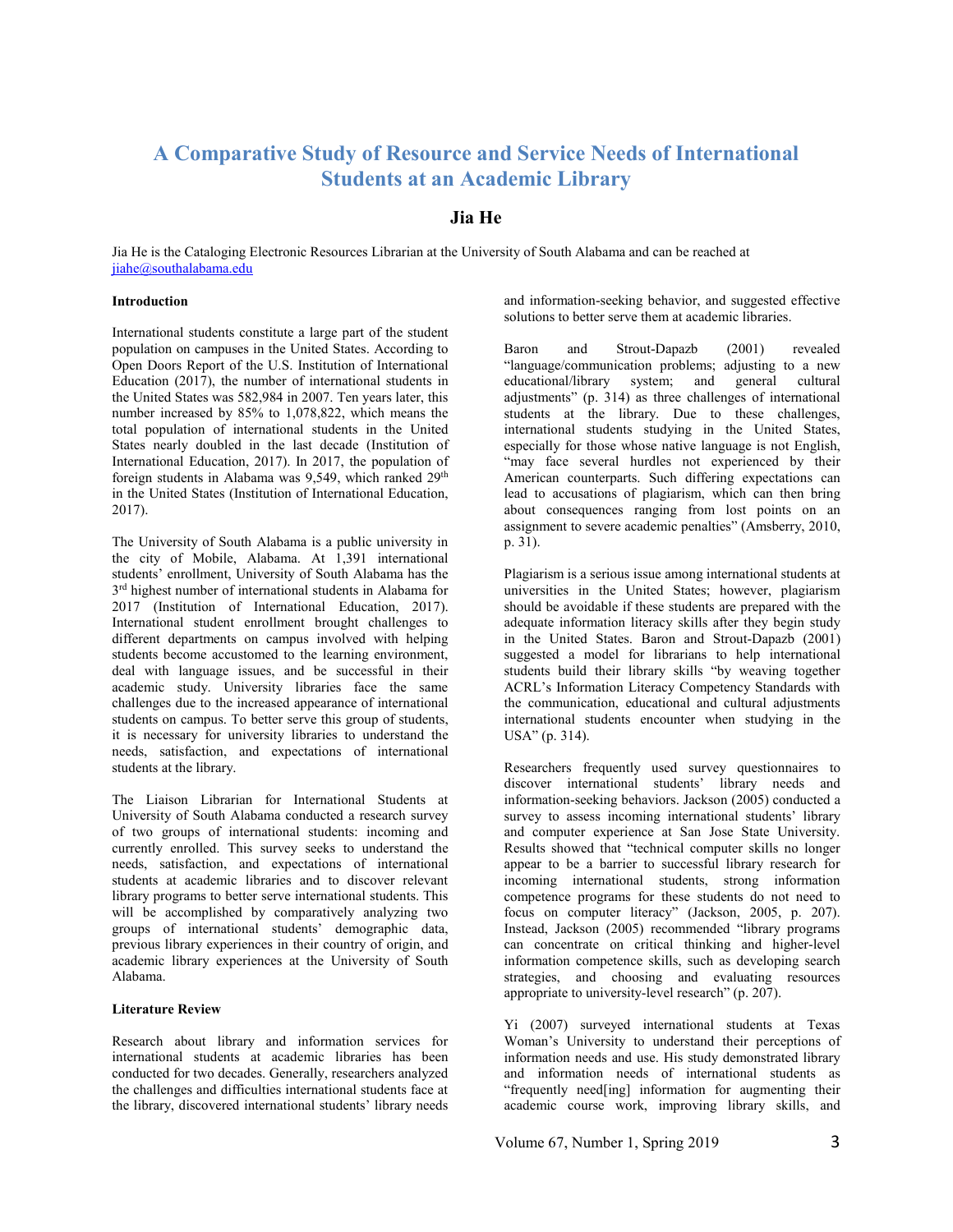enhancing their use of software application" (Yi, 2007, p. 671). His study additionally stated that the higher education level international students attained, "the more likely they are to use databases, remote access to the library offerings, and e-journals frequently" (Yi, 2007, p. 671). These research findings helped librarians to understand international students' information-seeking preferences and provide target-oriented library service to them.

Liao, Finn, and Lu's study (2007) surveyed the information needs of international and domestic graduate students at Virginia Tech. Their research found that "library electronic resources are preferred to other information sources and all graduate students value accessibility and convenience of access as the most important factors when seeking information resources" (Liao et al., 2007, p. 23). However, results of their study found "that international students use libraries much more actively and often than American students during their graduate studies" (Liao et al., 2007, p. 23). Further, "compared with American graduate students, the bond between international students and their departments is much tighter" (Liao et al., 2007, p. 24). Therefore, they suggested university libraries should increase the cooperation with other academic departments by using the advantage from this integration into the instructional and research fabric of different academic units (Liao et al., 2007, p. 24).

Outside the United States, researchers from other countries also tried to discover international students' library experiences to find ways to better serve them. Hughes, Hall, and Pozzi (2017) researched the library experience and information literacy learning needs of first-year international students at a university in Australia. Their study showed the similarity of information literacy learning needs between international students and domestic students (Hughes et al., 2017, p.318). However, "low attendance at information literacy classes, infrequent consultation with librarians, and minimal use of online help" (Hughes et al., 2017, p.318) are still the problems in international students' information literacy learning. According to the research findings, they recommended "an extensive, targeted promotion of the library to international students" (Hughes et al., 2017, p.318).

In Canada, Ishimura, Howard, and Moukdad's (2007) study identified Japanese students' information literacy skills and their needs in completing assignments at their universities (p.7). Their study showed that Japanese students do have certain information literacy skills; however, they still need further supports from the library (Ishimura, et al., 2007, p.18). To help international students improve their information literacy skills, outreach and campus-wide collaboration are very important for academic libraries (Ishimura, et al., 2007, p.18).

Previous research did attract academic librarians' attention and they began to think about how best to serve international students. However, most previous research was conducted ten years ago or earlier, which means some research findings may need to be adjusted or may no longer apply to the new generation of international students. In addition, most previous research focused on the differences and similarities between international students and domestic students at academic libraries. By contrast, research rarely was conducted to compare the differences and similarities of library service and resource needs between different groups of international students. However, international students' library needs may vary due to their different ages, countries of origin, and length of stay within the United States. In order to better serve international students, it is necessary to investigate different library needs, levels of satisfaction, and expectations between different groups of international students.

### **Methodology**

The research utilized a survey method to explore the differences and similarities of library resource and service needs between incoming and currently enrolled international students. An anonymous online survey was published on Qualtrics survey software from July 13 to September 28, 2018. With the assistance of the Office of International Education and Global USA at the University of South Alabama, a cover letter and survey link were sent to international students via their email list or distributed in person. A request for survey respondents was also posted on the University Daily Digest mass mailing list. In total, 120 valid responses (52 from incoming international students and 68 from enrolled international students) were collected by September 2018.

The research was carried out by a 17-item online survey questionnaire which consisted of four parts. Part 1 was structured to discover the demographic information of incoming and enrolled international students. Part 2 was structured to discover the previous library experience of incoming and enrolled international students in their home countries. Part 3 was structured to explore the library experience of incoming and enrolled international students at the University of South Alabama. Part 4 was structured to include open-ended questions concerning library satisfaction and the expectations of incoming and enrolled international students.

The research utilizes statistical analysis methods to study the following areas:

Investigate the relationship between the length of stay in the United States of international students and their information-seeking behavior.

- 1. Investigate the relationship between previous library experience in the home countries of international students and their current library utilization at the University of South Alabama.
- 2. Explore the plagiarism acknowledgement and citation class experience of international students in their home counties and in the United States.
- 3. Investigate the relationship between English proficiency and international student library experiences at the University of South Alabama.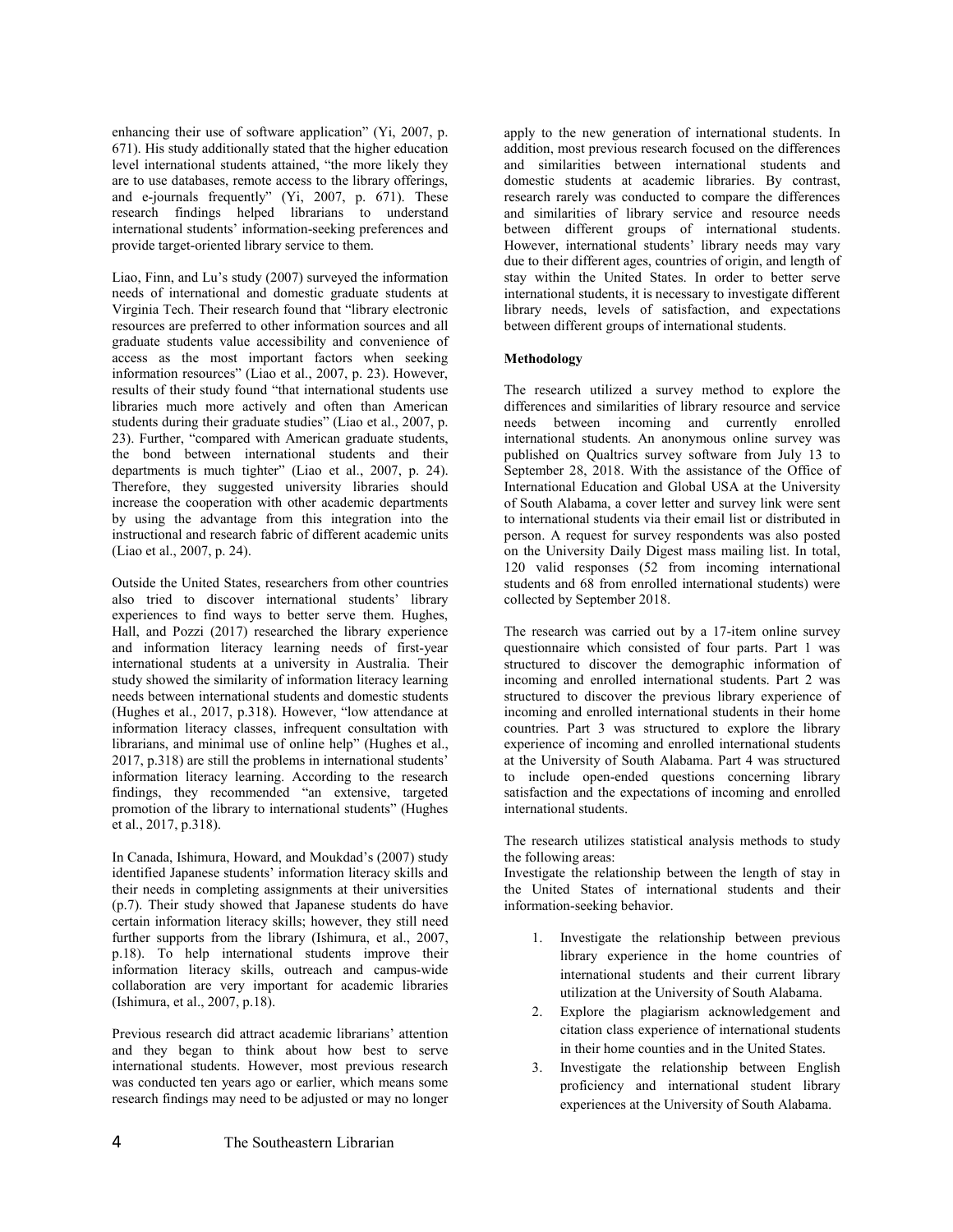- 4. Compare the library resource and service expectations and satisfaction of incoming international students to that of currently enrolled international students.
- 5. Discover targeted library resources and services for incoming and enrolled international students.

#### **Results and Discussion**

#### **Part 1: Demographic Data**

At the University of South Alabama, despite earlier growth, international student enrollment began to decline in 2016. According to the University of South Alabama Fact Book, international student enrollment decreased by nearly 33% from 1,407 to 937 between Fall 2016 and Fall 2017 (University of South Alabama, 2016-2017). This is indicative of an overall downward trend in which 45% of American universities reported a drop in incoming international students the following year (Redden, 2017). Reasons for the drop in international students coming to the United States include competition from universities in other nations such as Australia and Canada, as well as a travel ban ordered by President Donald Trump on people from several Muslim-majority nations. (Lynn, 2018).

For currently enrolled international students, there are 68 survey respondents representing a total of 28 countries. India  $(18\%)$ , China  $(13\%)$ , and Kuwait  $(10\%)$  are the primary countries represented. For incoming international students, there are 52 survey respondents representing a total of 14 countries. China (31%), India (25%), and Germany (18%) are the top three countries represented (see Figure 1).

For currently enrolled international students, majors of study can be categorized as Engineering (28%), Computer Science/Information Technology (16%), Business (15%), Medical Science (12%), and other (29%). Comparatively, new students' majors of study are Medical Science (35%), Computer Science/Information Technology (21%), Engineering  $(15\%)$ , Business  $(14\%)$ , and other  $(15\%)$ . Survey responses show Medical Science becoming a new preferred study area for international students at the University of South Alabama.

Degree levels of international students' study at the University of South Alabama have changed slightly as well. Survey results show the status of enrolled international students on campus break down as undergraduate (56%), master graduate (26%), doctoral graduate (15%), and other (3%). By contrast, for incoming international students, 51% are master graduates, 37% are undergraduates, and 12% are doctoral graduates, which indicate an increasing number of international students enrolled in master's programs at the University of South Alabama.

Length of time in the host country is one of the main factors that impacts successful information-seeking behavior of international students because "they would [be] more familiar with library facilities, education system, selfstudy and searching in e-databases" (Meratian Esfahani & Chang, 2012, p.5). Therefore, survey responses from enrolled international students will help university libraries better understand their library resource and service needs. In comparison, responses from incoming international students help university libraries better understand international students' first impressions of the library. At the University of South Alabama, survey results indicate nearly half of currently enrolled international students (43%) have lived in United States for one to three years. For incoming international students, the majority (81%) have been in the Unites States less than a month (see Figure 2).

#### **Part 2: Previous Library Experience of International Students in their Home Countries**

Survey responses indicate that online library databases, online library catalogs, circulation, and the Ask a Librarian service are the main library services both incoming and enrolled international students used in their home countries. This identifies that international students are familiar with similar library resources and services provided in both their home country and in the Unites States. However, survey responses also show that library services such as WorldCat, writing center, course reserve, and interlibrary loan are comparatively new concepts to international students (see Figures 3 and 4).

When asked about plagiarism and information literacy class experience, only 4% of incoming international students acknowledge plagiarism and take information literacy classes in the United States. By contrast, for enrolled students, 51% acknowledge plagiarism and take information literacy classes in the United States. This indicates an improvement of plagiarism acknowledgement and information literacy class experience after international students began study at the university. However, 38% of enrolled international students and 62% of incoming international students acknowledge plagiarism but do not take information literacy classes in either their home country or the United States. Even more troubling, nearly 6% of enrolled international students and 13% of incoming international students neither acknowledge plagiarism nor take information literacy classes (see Figure 5).

When survey responses are divided by international students' degrees, it shows master students are the weakest population of plagiarism acknowledgment and information literacy skills (see Figure 6). Even though 21% of master students acknowledge that plagiarism exists, there is no information literacy class provided to them. Compared to undergraduates (21%), only 7% of master students take information literacy classes in the United States. The problem is, unlike domestic graduate students, international graduate students rarely took information literacy classes in their home countries before coming to the United States. In addition, introductory English composition classes such as EH 102 are not provided to graduate students at the University of South Alabama. This means international students who come to the university for their master's or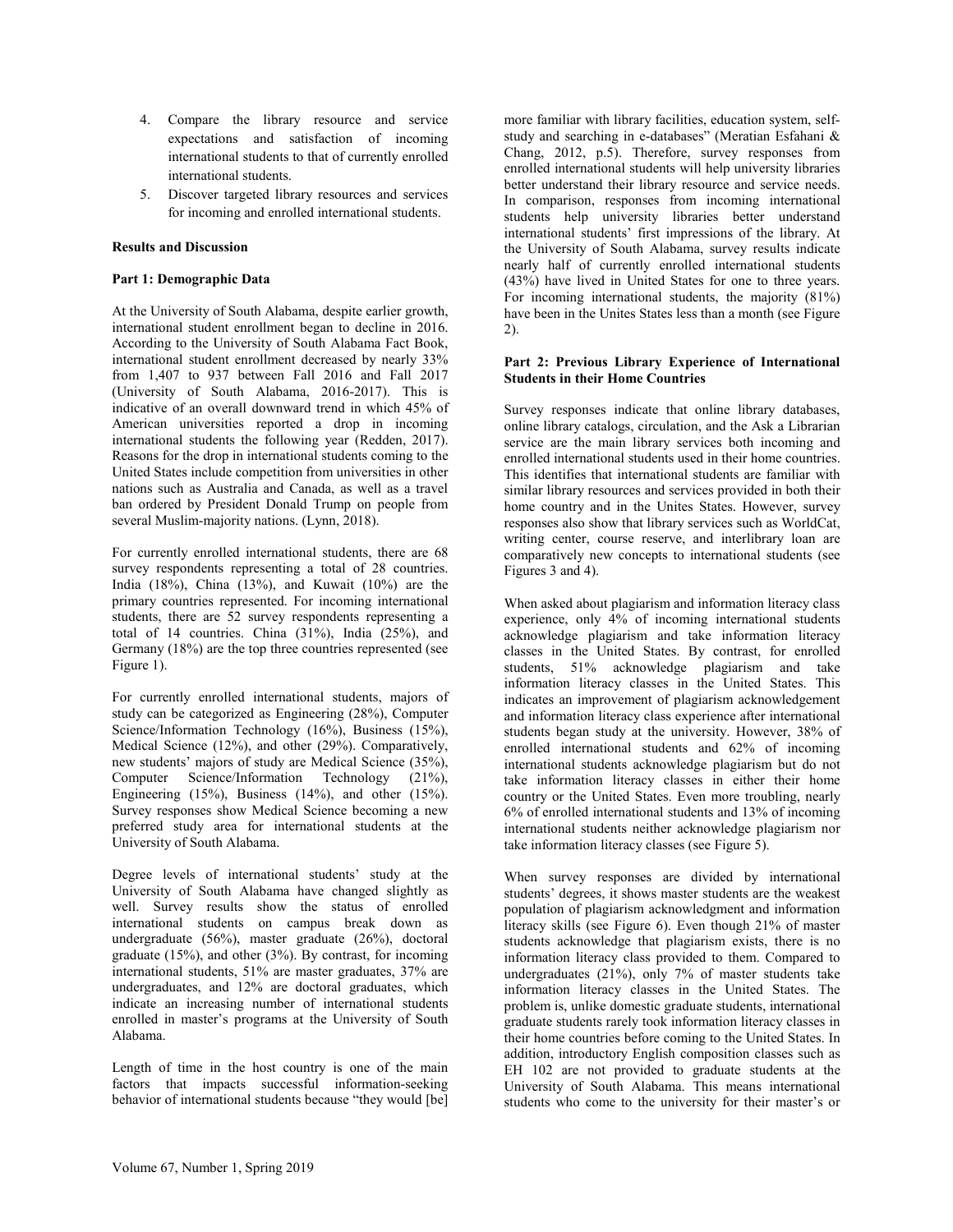doctoral degree may miss the chance of taking any information literacy classes. Universities assume these international graduate students have taken these classes in their home countries and have attained the information literature skills needed for their research papers, which is often not the case. Therefore, it is necessary to provide information literacy classes to international students and especially to these graduate students.

#### **Part 3: Library Experience of International Students at the University of South Alabama**

Survey results indicate similar preference of using major library resources and services from both groups of international students. Print materials, databases and ereferences, and electronic resources are the top three useful library resources and services that both enrolled and incoming international students select. By contrast, government documents, media, course reserve, interlibrary loan, and research consultation are rarely used by either group of international students (see Figures 7 and 8). As mentioned before, government documents, course reserve, interlibrary loan, and research consultation are new library concepts to international students because such resources and service are rarely provided at the libraries in their home countries. Most international students do not use these library resources and services often due to unfamiliarity. Some international students do not even realize such resources and services are provided to them at the university libraries. Therefore, it is necessary to provide a library tour or library orientation to introduce available library resources and services to international students before they begin their studies at the university.

English proficiency is an important factor which impacts successful information-seeking behavior of international students (Meratian Esfahani et al., 2012, p.4). When asked about English proficiency, a number of incoming international students think they have problems in English speaking  $(32\%)$ , listening  $(27\%)$ , reading  $(15\%)$ , and writing (29%). By comparison, a smaller number of currently enrolled international students believe they have problems in English speaking (5%), listening (5%), reading  $(3%)$ , and writing  $(9%)$ , which indicates a comprehensive improvement in their English proficiency after they begin study at the university (see Figure 9). Overall, most international students are confident in their English and do not believe it to be a problem when using the library.

#### **Part 4: Library Satisfaction and Expectations of International Students at the University of South Alabama**

For current library layout and facilities, the order of enrolled international students' satisfaction is: locations and numbers of restrooms, location of the information desk, locations and numbers of computers, layout arrangement of the library collection, comfortable seating and environment, locations and number of scanners and copiers, and locations and number of study rooms (see Figure 10).

Compared with the enrolled students, survey results show that incoming students were most impressed by the location of the information desk, comfortable seating, and environment (see Figure 11).

Survey responses indicate that English study materials, information literacy classes, and multicultural library events are top three recommended library resources and services by both groups of international students (see Figure 12). In this part of the survey, both groups of international students were asked to write comments about their satisfaction and expectations of the library. Both groups' compliments mentioned the peaceful and relaxed study environment, friendly and helpful library staff, organized library collections, and convenient library layouts. Most enrolled students' suggestions were focused on increasing the number of study rooms and collaborating with other departments on campus to hold multicultural events for international students at the library. By contrast, most incoming students suggested providing library orientation and conducting library tours to help international students understand the library collections and library services.

#### **Recommendations and Future Study**

University of South Alabama Libraries currently offer a 15 minute on-site library tour for incoming international students at their orientation. However, no information literacy class has been designed for this group of students thus far at the University of South Alabama.

The effectiveness of the current on-site library tour for international students is questionable. First, some incoming students cannot attend this for various reasons such as conflicting schedule, culture shock, or other reasons. Second, one liaison librarian regularly needs to reach more than 20 students during the on-site tour. This student-tolibrarian ratio makes it difficult to ensure the quality of the tour, let alone it's efficacy for international students. Third, due to time limitations, there is no chance to get student feedback after the tour.

A virtual library tour would solve these problems. This virtual tour would contain information about library resources, services, facilities, and layout. English proficiency issues can be resolved by adding subtitles on the screen of the virtual library tour. Time would no longer be a constraining factor as a virtual tour need not be scheduled in advance, can be taken at any time, and can cover topics in sufficient detail. Additionally, a virtual tour can relieve pressures from the personnel shortage of librarians and rush traffic inside and around the library.

Similarly, online information literacy classes could be provided to international students on campus. Different from on-site instruction, online information literacy instruction could be an effective way to reach a large number of international students at one time. English subtitles would be added on the screen so it will be easy for them to understand the instruction. This class would be an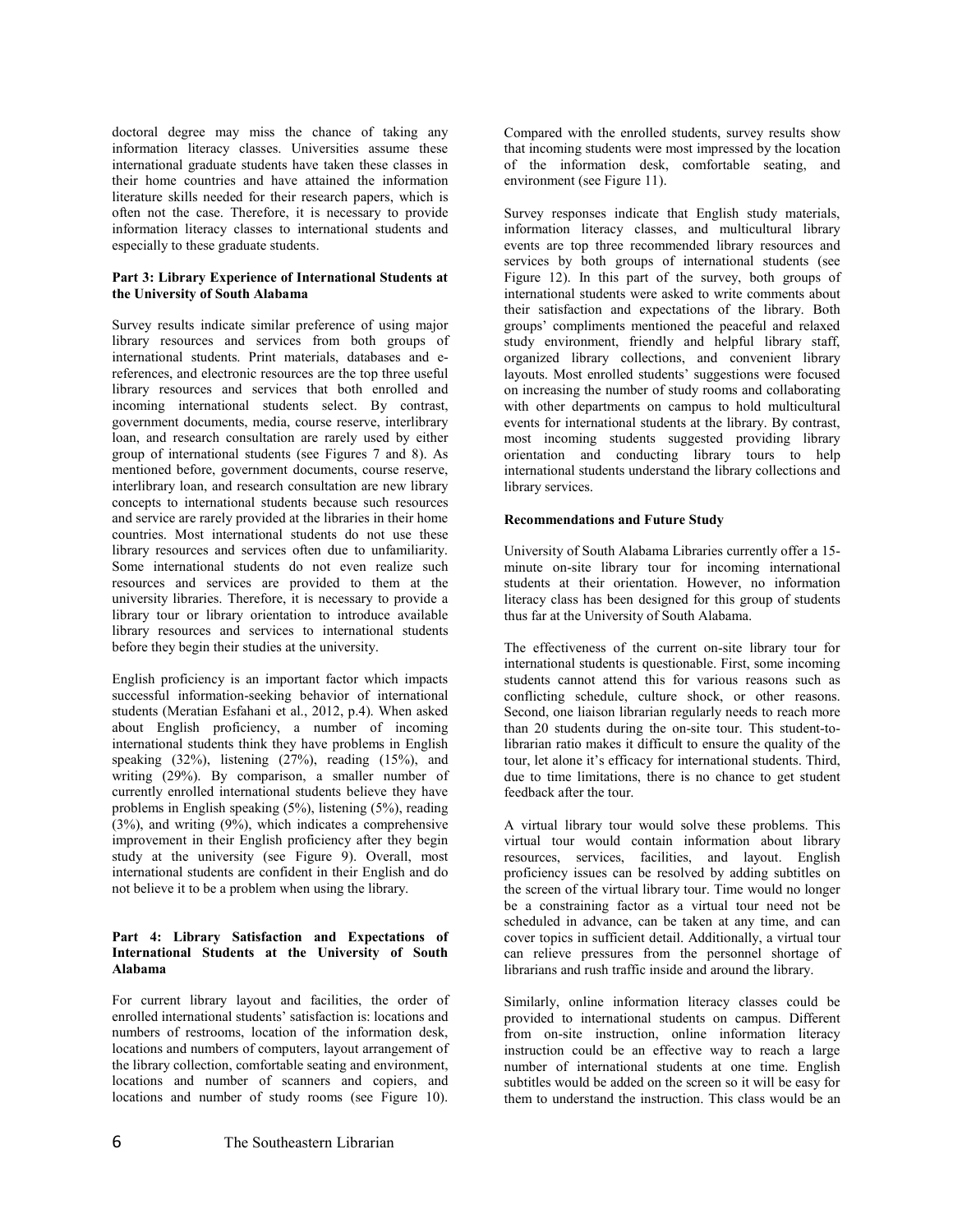information literacy instruction concentrating on research development, online library resource discovery, and citation assistance. Research consultation requests would be attached to online class to make sure students still can reach librarians in person when further assistance is needed.

The videos of the virtual tour and online information literacy class can be conducted by the Liaison Librarian for International Students, who is professionally trained in outreach to these students. Once videos are completed, their web links can be sent to the Office of International Education at the University of South Alabama to be shared with all international students on campus. An online evaluation survey can be attached to be completed by students after they watch the videos to get their feedback.

Future studies could conduct further research to evaluate the effectiveness of virtual library tours and online information literacy classes among international students. Research data would be collected from class evaluations, online surveys, and in-person interviews for further research.

#### **Conclusion**

In conclusion, this paper conducted survey research concerning library resource and service needs for incoming international students and enrolled international students at an academic library. Survey responses indicate similar preferences in using major library resources and services from both groups of international students in their home countries. Survey results also indicate similar preference of using major library resources and services from both groups of international students in the United States. However, government documents, course reserve, writing center, interlibrary loan, and research consultation are rarely used by international students at the University of South Alabama. Because such resources and services are rarely provided at the libraries in their home countries, most international students do not use them due to unfamiliarity or they do not even realize such resources and services are provided to them at the university libraries. Therefore, it is necessary to provide a library tour or library orientation to introduce available library resources and services to international students before they begin their studies at the university.

Survey results indicate an improvement of plagiarism acknowledgement and information literacy skills after international students began to study at the university. However, plagiarism and inadequate information literacy skills are still serious problems for international students. Especially for international graduate students, universities assume these students have adequate information literature skills for their research papers, which is often not the case. Therefore, academic libraries should pay more attention to and provide information literacy classes for this group of students.

Survey results shows both groups of international students are satisfied with peaceful and relaxed study environments, friendly and helpful library staff, organized library collections, and convenient library layouts. English study materials, information literacy classes, and multicultural library events are top three recommended library resources and services by both groups of international students. To better serve them, academic libraries, liaison librarians, and the Office of International Education on campus should collaborate to discover more innovative and targeted library collections, programs, and services for different groups of international students. All efforts are to create a better academic library and a better learning environment for them, which will benefit their academic success in the future.



*Figure 1.* Countries of origin of international students at University of South Alabama.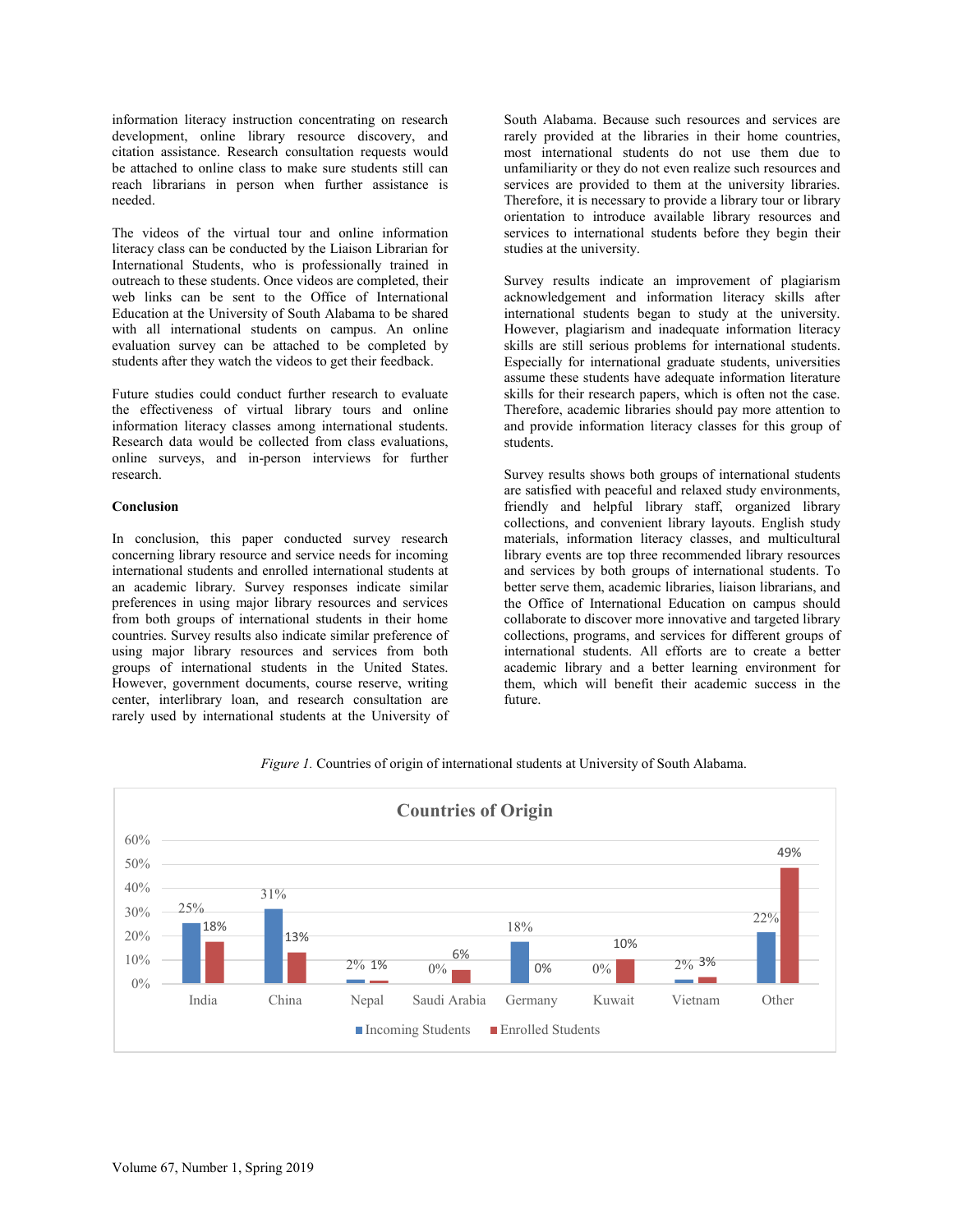

*Figure 2.* Length of time international students at University of South Alabama have been in the United States.



*Figure 3.* Library resources and services enrolled international students use in their home country.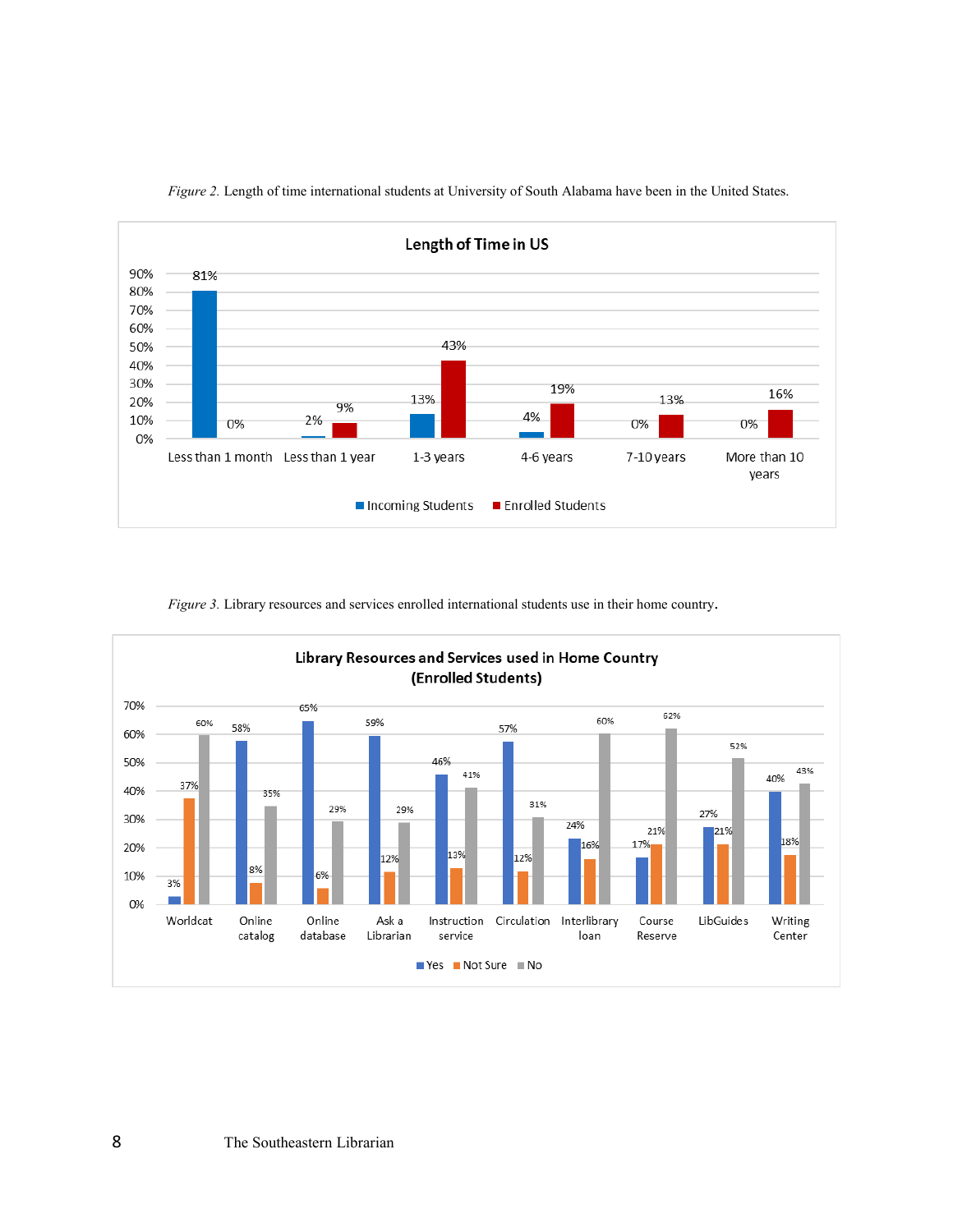

*Figure 4.* Library resources and services incoming international students use in their home country.

*Figure 5*. Plagiarism acknowledgement and information literacy class experience of international students at University of South Alabama.

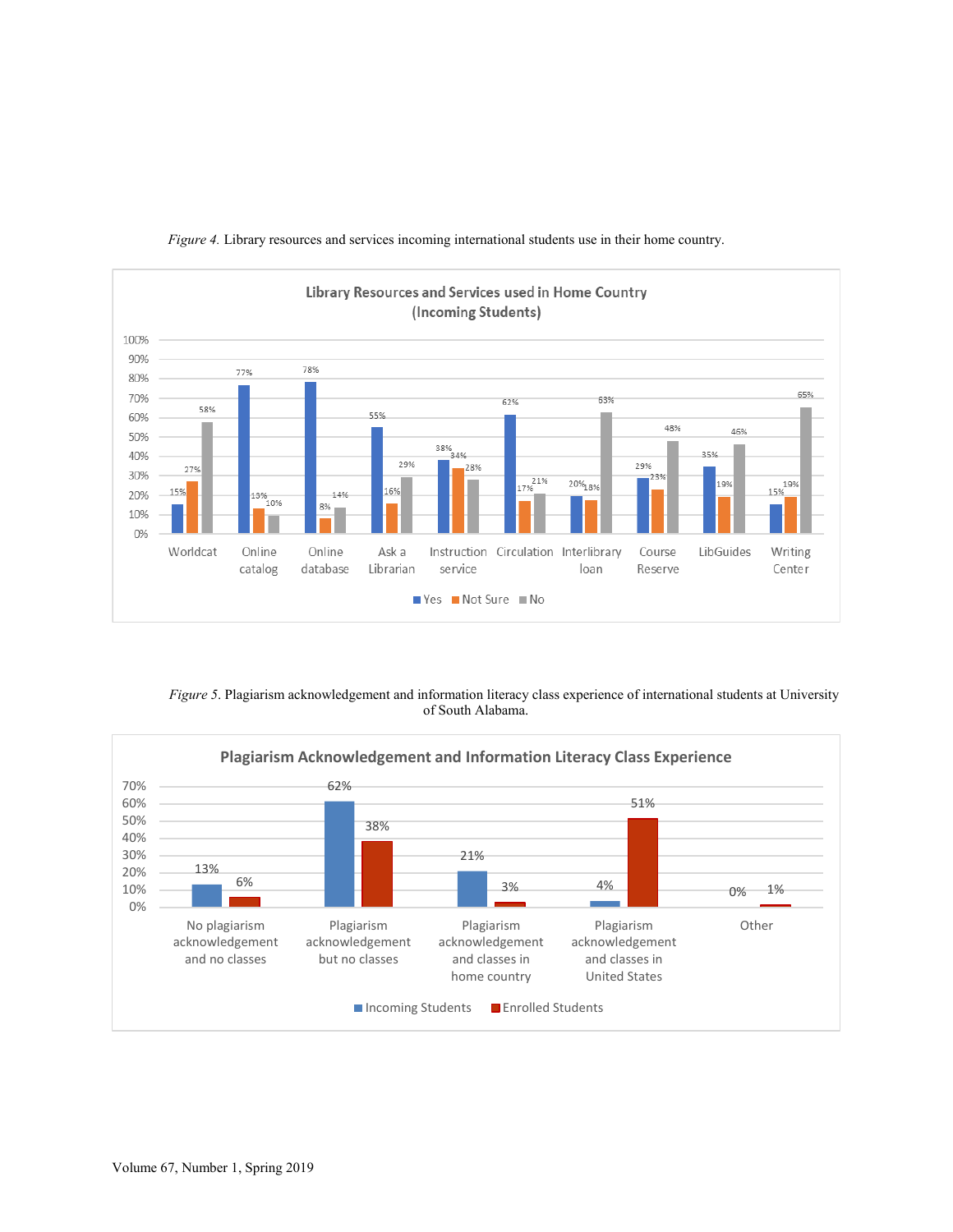

*Figure 6*. Plagiarism acknowledgement and information literacy class experience of international students' degree type at University of South Alabama.

*Figure 7*. Usefulness of library resources and services for incoming international students at University of South Alabama.

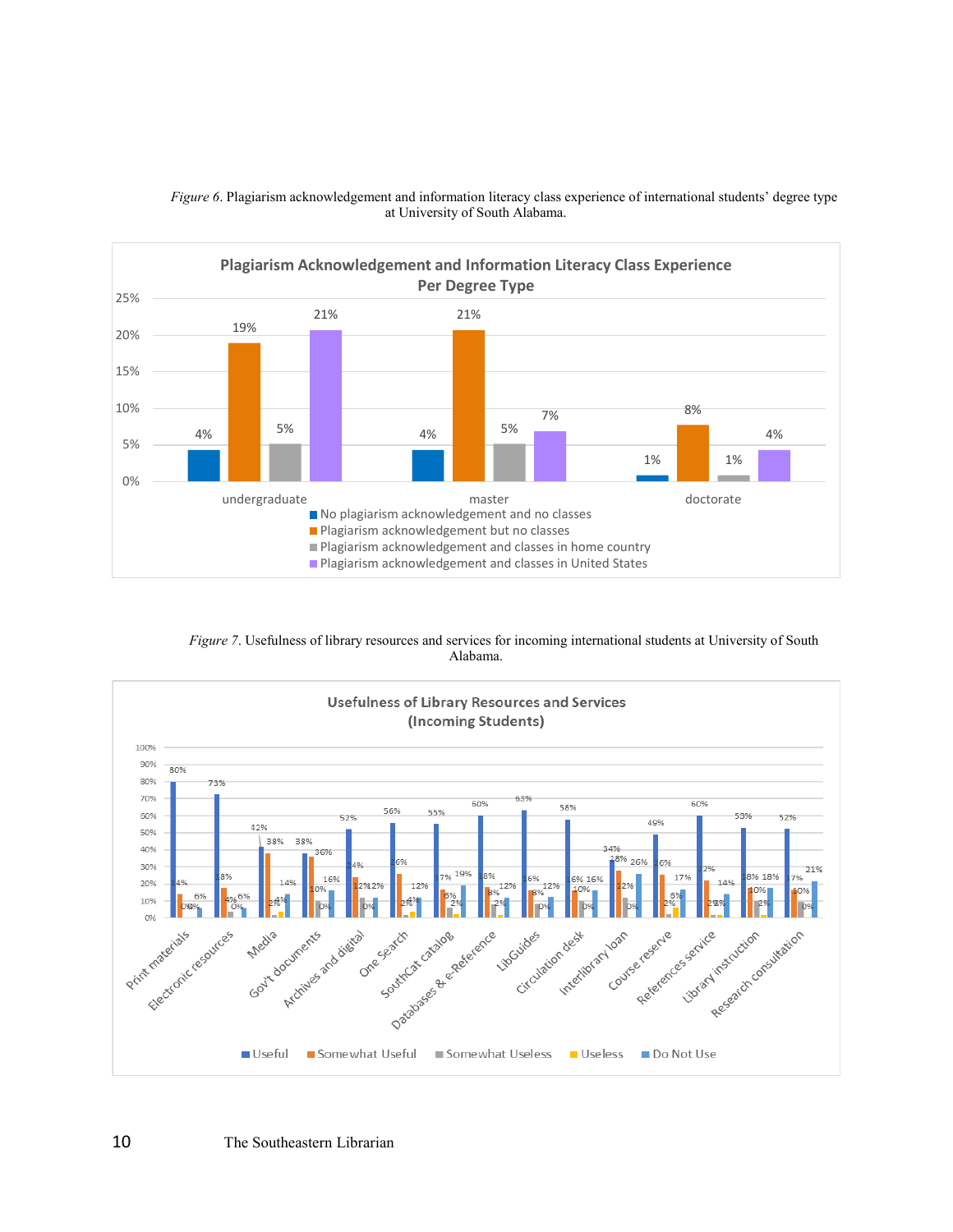

## *Figure 8*. Usefulness of library resources and service for enrolled international students at University of South Alabama.

*Figure 9.* International students with English difficulties at University of South Alabama.

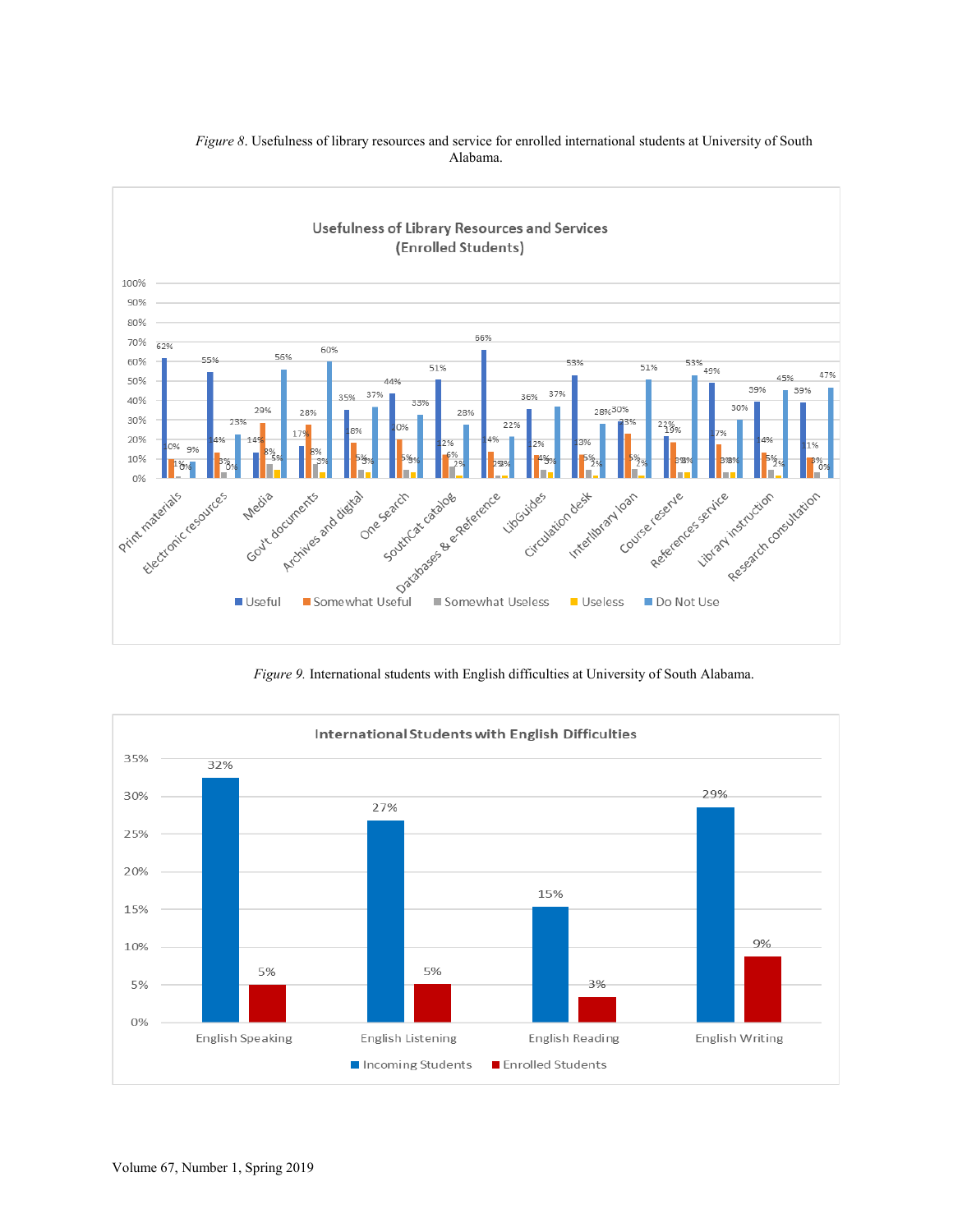

 *Figure 10.* Enrolled international student satisfaction with library layout and facilities at University of South Alabama.

*Figure 11.* Incoming international student satisfaction with library layout and facilities at University of South Alabama.

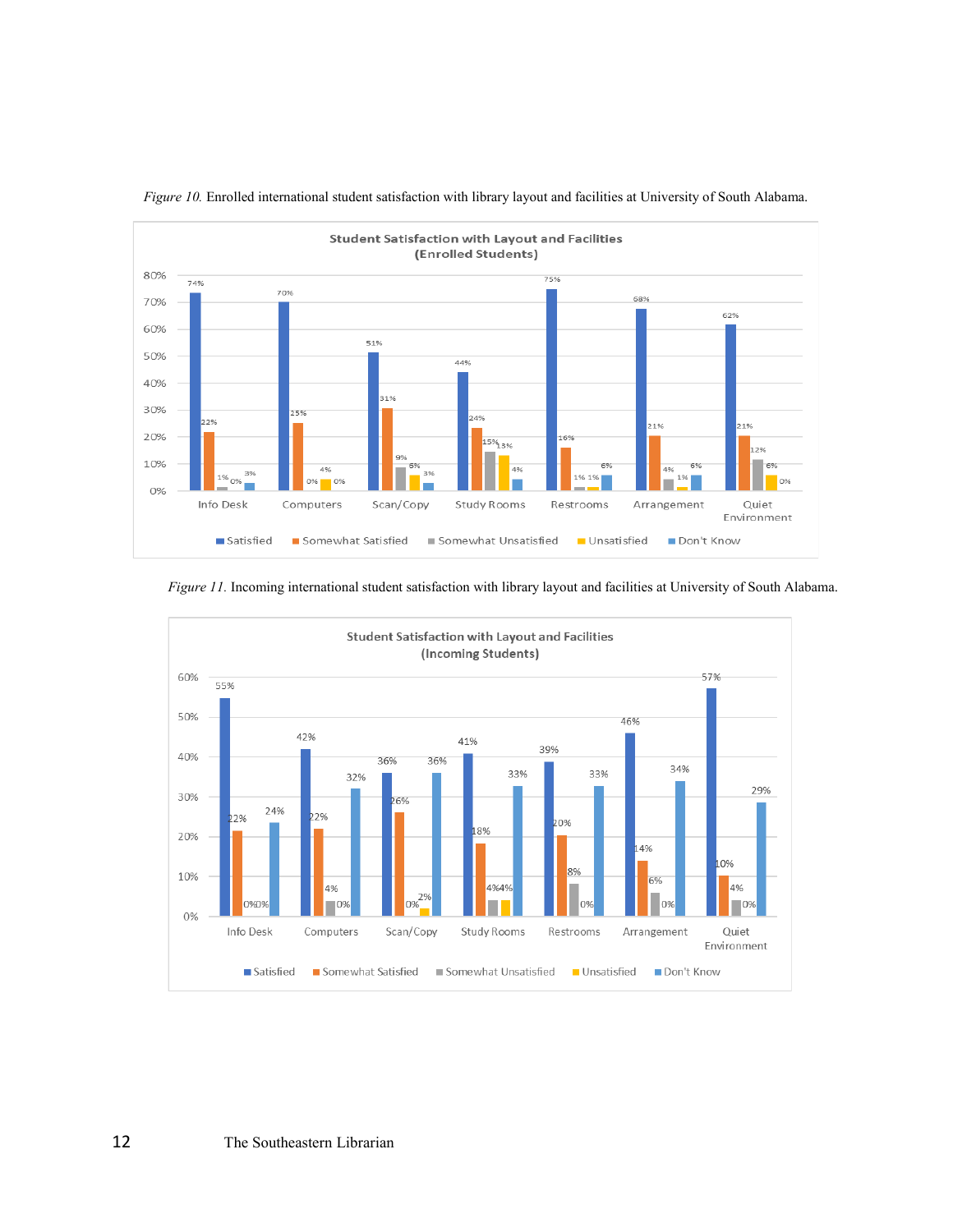

*Figure 12.* Library resource and service suggestions from international students at University of South Alabama.

### **References**

- Amsberry, D. (2010). Deconstructing plagiarism: International students and textual borrowing practices. *The Reference Librarian, 51*(1), 31-44.<https://doi:10.1080/02763870903362183>
- Baron, S., & Strout-Dapaz, A. (2001). Communicating with and empowering international students with a library skills set. *Reference Services Review*, *29*(4), 314-326.<https://doi.org/10.1108/00907320110408447>
- Hughes, H., Hall, N., & Pozzi, M. (2017). Library experience and information literacy learning of first year international students: An Australian case study. *Communications in Information Literacy, 11*(2), 302–323. Retrieved from <https://files.eric.ed.gov/fulltext/EJ1166450.pdf>
- Institution of International Education. (2017). *Enrollment* [Data file]. Retrieved fro[m https://www.iie.org/Research-and-](https://www.iie.org/Research-and-Insights/Open-Doors/Data/International-Students/Enrollment)[Insights/Open-Doors/Data/International-Students/Enrollment](https://www.iie.org/Research-and-Insights/Open-Doors/Data/International-Students/Enrollment)
- Institution of International Education. (2017). *Data by state fact sheets* [Data file]. Retrieved from [https://www.iie.org/Research](https://www.iie.org/Research-and-Insights/Open-Doors/Fact-Sheets-and-Infographics/Data-by-State-Fact-Sheets)[and-Insights/Open-Doors/Fact-Sheets-and-Infographics/Data-by-State-Fact-Sheets](https://www.iie.org/Research-and-Insights/Open-Doors/Fact-Sheets-and-Infographics/Data-by-State-Fact-Sheets)
- Ishimura, Y., Howard, V., & Moukdad, H. (2007). Information literacy in academic libraries: Assessment of Japanese students' needs for successful assignment completion in two Halifax universities. *Canadian Journal of Information and Library Science, 31*(1), 1-26.
- Jackson, P. (2005). Incoming international students and the library: A survey. *Reference Services Review, 33*(2), 197-209. <https://doi.org/10.1108/00907320510597408>
- Liao, Y., Finn, M., & Lu, J. (2007). Information-seeking behavior of international graduate students vs. American graduate students: A user study at Virginia Tech 2005. *College & Research Libraries, 68*(1), 5-25. <https://doi.org/10.5860/crl.68.1.5>